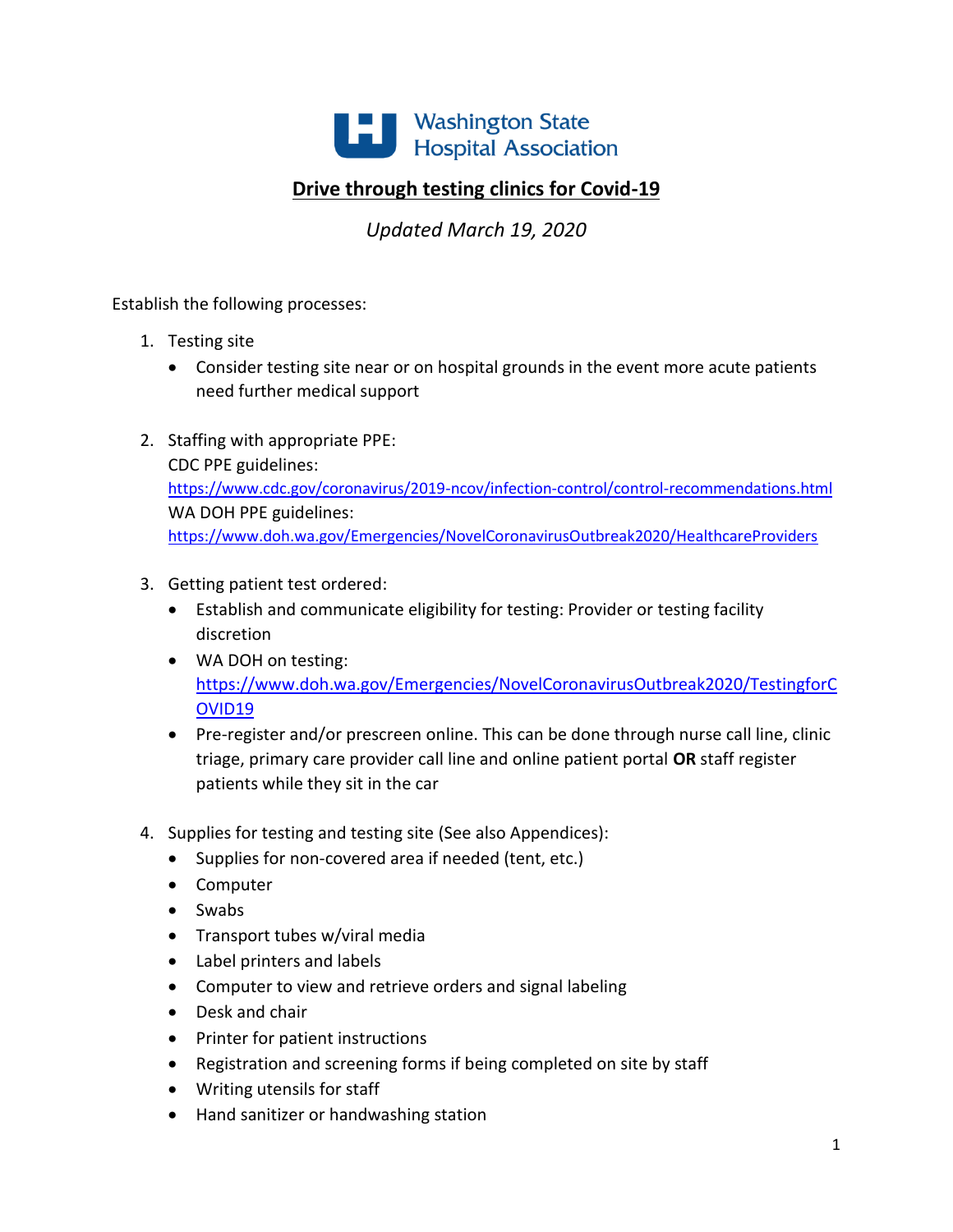- Disinfection agents and supplies for cleaning surfaces
- Receptacles for potentially infectious and non-infectious waste and PPE
- Signage designating workflow areas
- Specimen bags for collected specimens
- Gowns, gloves, face shields, masks
- Refrigerator to keep collected specimens until transported to lab
- 1-2 tables for supplies
- Consider privacy screens
- Consider patient interpreter needs
- 5. Directing traffic, appropriate signage or staff available to support
- 6. Collecting, storing and sending specimens for testing
	- Have all car windows open for ventilation
	- Proof of ID at time of testing
	- Follow lab guidance from hospital lab and/or lab vendor processing tests
	- Regarding viral transport tubes and swabs: Swabs should be plastic not wooden and not calcium alginate: [https://www.cdc.gov/coronavirus/2019-nCoV/lab/guidelines](https://www.cdc.gov/coronavirus/2019-nCoV/lab/guidelines-clinical-specimens.html)[clinical-specimens.html](https://www.cdc.gov/coronavirus/2019-nCoV/lab/guidelines-clinical-specimens.html)
	- Reagent required by testing labs
	- RNs collecting specimens most commonly, at times MAs
	- Sites have preferentially obtained nasopharyngeal specimens as the sensitivity appears higher than from oropharyngeal swabs-follow lab guidance
	- Collector to follow organizational PPE guidelines when collecting specimens
	- Consideration: When mask supplies have been adequate patient has been given mask to put on and asked to pull down off nose for collection, mask remained over mouth
	- Please consider sending tests to lab throughout the day in order conserve resources such as rooms, waiting areas etc.
- 7. Donning and doffing PPE for staff with waste collection available:
	- Due to PPE shortages most sites are doffing, hand washing, and donning gloves and gown after each patient. Surgical masks are used repeatedly unless soiled or contaminated.
- 8. Receiving results from lab:
	- Ensure results are provided when available and not batched.
	- Consider funneling results through a single portal.
- 9. Process for reporting lab results to patient;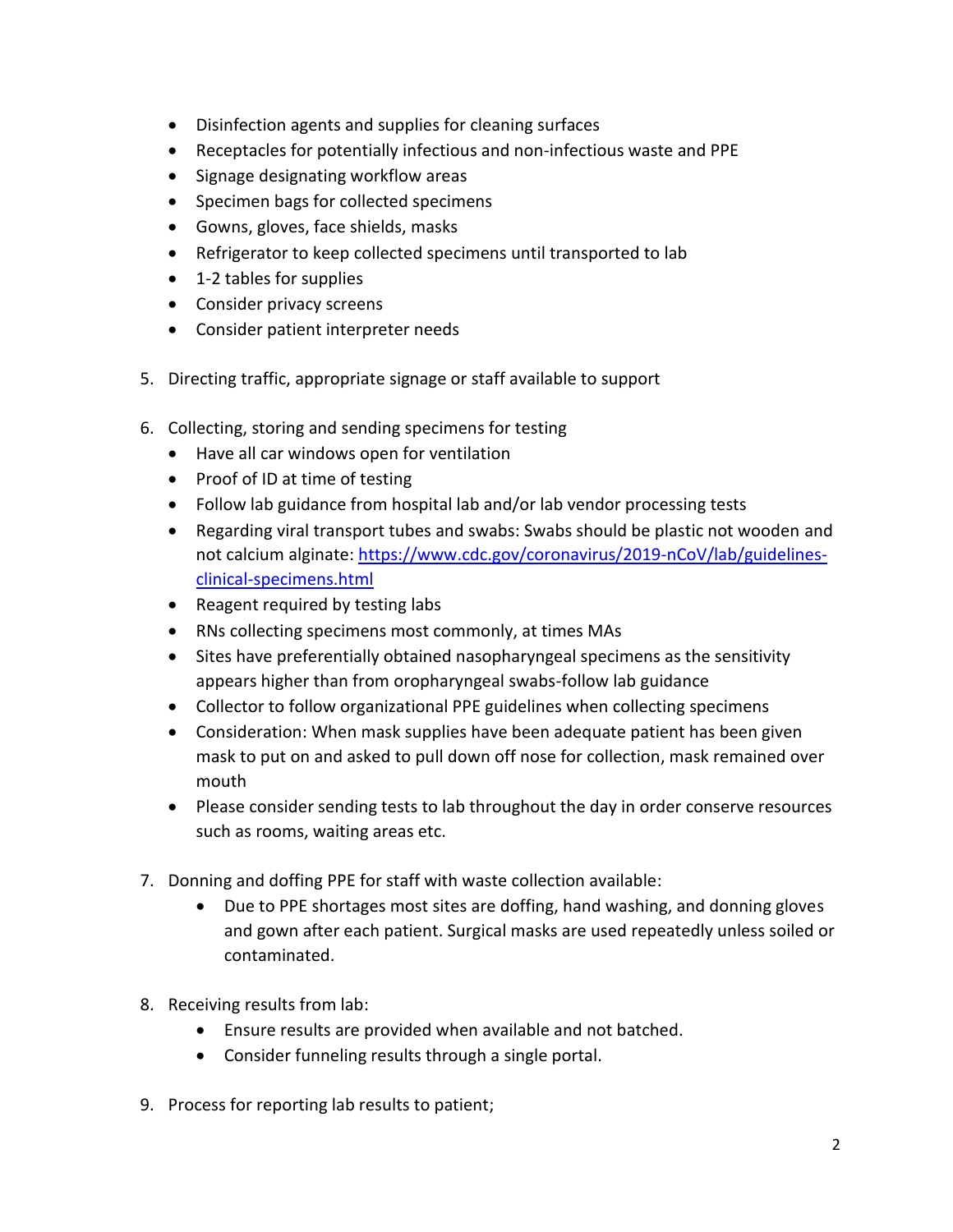- From clinician to patient or designated caregiver.
- Have supporting guidelines for patient ready for distribution in multiple languages if possible.
- 10. Communicating with clinic and/or hospital staff when patient needs further treatment if applicable
- 11. Securing site after hours

# **Best practices to consider:**

- Patients touch nothing
- Preregistration and screening questionnaires completed prior to arrival if possible
- Labels, specimens pre-prepared
- Extra printer on site for labels
- Labs will notify public health
- Need a plan to notify positives; consider having key personnel to retrieve results and notify patients
- Create processes for patients that need to come back in for treatment or admission. Create a clear standardized process to transport patients to hospital when immediate treatment is required.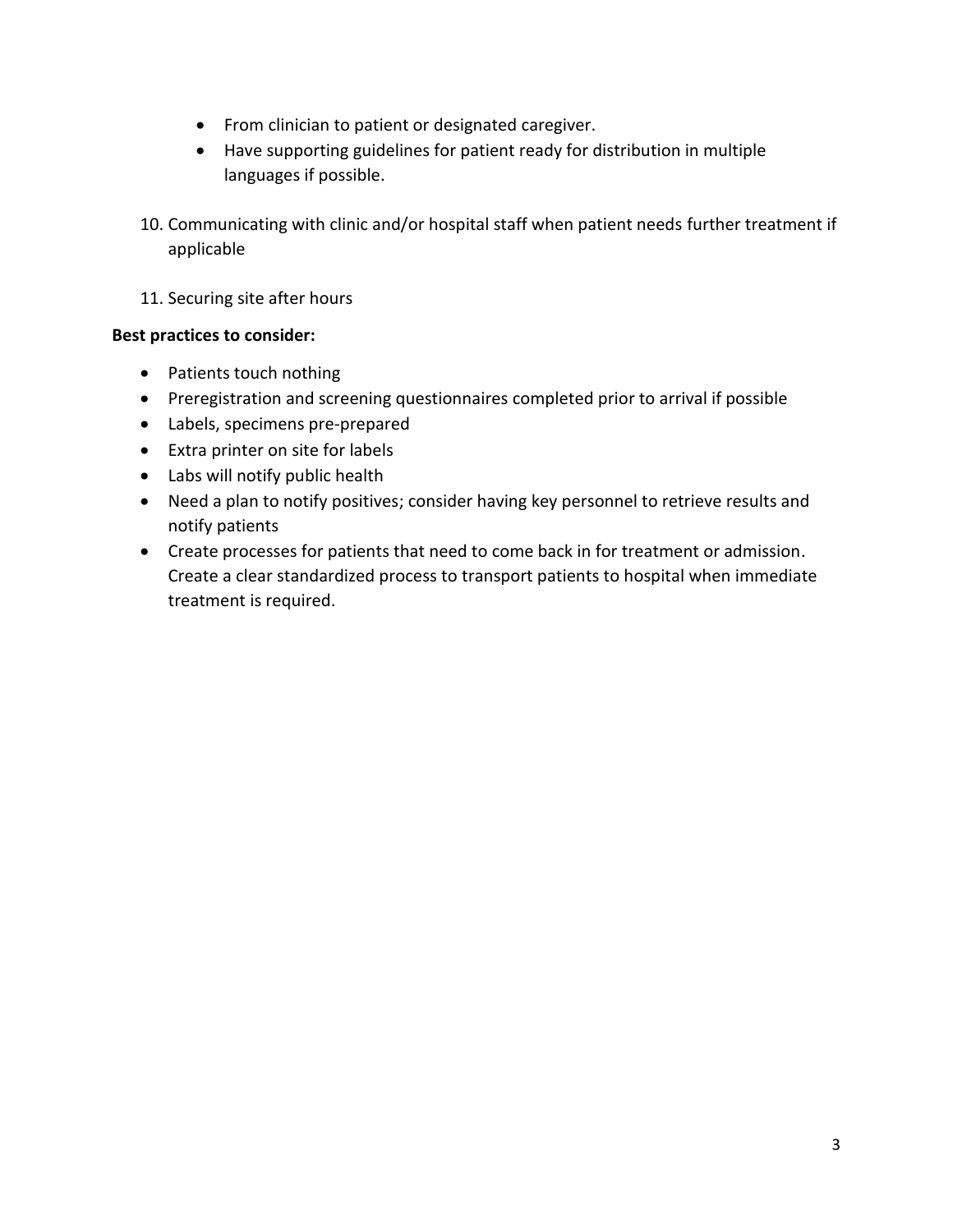# **Appendix A**

### **Some example processes from facilities that have implemented drive-thru testing:**

A. UW Medicine:

[https://covid-19.uwmedicine.org/Covid19%20Policy%20Statements/Drive](https://covid-19.uwmedicine.org/Covid19%20Policy%20Statements/Drive-through%20COVID19%20Testing%20Clinic%20setup%20UW%20Medicine.pdf)[through%20COVID19%20Testing%20Clinic%20setup%20UW%20Medicine.pdf](https://covid-19.uwmedicine.org/Covid19%20Policy%20Statements/Drive-through%20COVID19%20Testing%20Clinic%20setup%20UW%20Medicine.pdf)

B. EvergreenHealth Medical Center

# DYP2 Set Up

- 2 Security
- 1 Greeter
- 1 Reviewer
- 2 Registrars
- 1 RN
- 2-3 MA's

**Set Up:** A designated open air parking garage was used and blocked off for patient privacy where we have sections designated for station check-in points. Parking stalls were created by utilizing tarps to section off horizontal privacy screens where patients were alerted they were next in line.

We have 3 tables. One for registration (computer & printer set up) – non clinical, 1 table for supplies – non clinical, and 1 table for the clinical staff for performing specimen collection.

At beginning and end of day, all chairs and tables are disinfected. We have 2 designated biohazard bins and 1 regular garbage bin. All bins are disposed of every 2 hours and end of day.

**Security:** (mask only) - for traffic at both entrance and exit

**Greeter:** (mask and face shield) – has the list of patients for the current day. Verifies name and appointment time as patients arrive by car. Also asks patients to roll down all windows. The greeter uses the walkie-talkie to inform staff of arrival by time only – no names. If additional patients are add-on for the day, staff is informed that the "10:15 add-on" has arrived. The registrar will walk over to the greeter station to give names and appointment times for any add-on patients throughout the day.

**Reviewer:** (N95 mask, face shield, gloves and gown) - Patient given a mask and tissue. Reviewer requests to validate identity with ID. (Employee badges not a valid form of ID) Informative flyer given to patient. (We have one for Evergreen employees and one for non-Evergreen employees – the only difference being who will call you with results)

**Collection Station:** (N95 mask, face shield, gloves, gown) - One clinical staff explains process to patient and obtains specimen collection. Patient identifier labels are placed on specimen tubes, put into a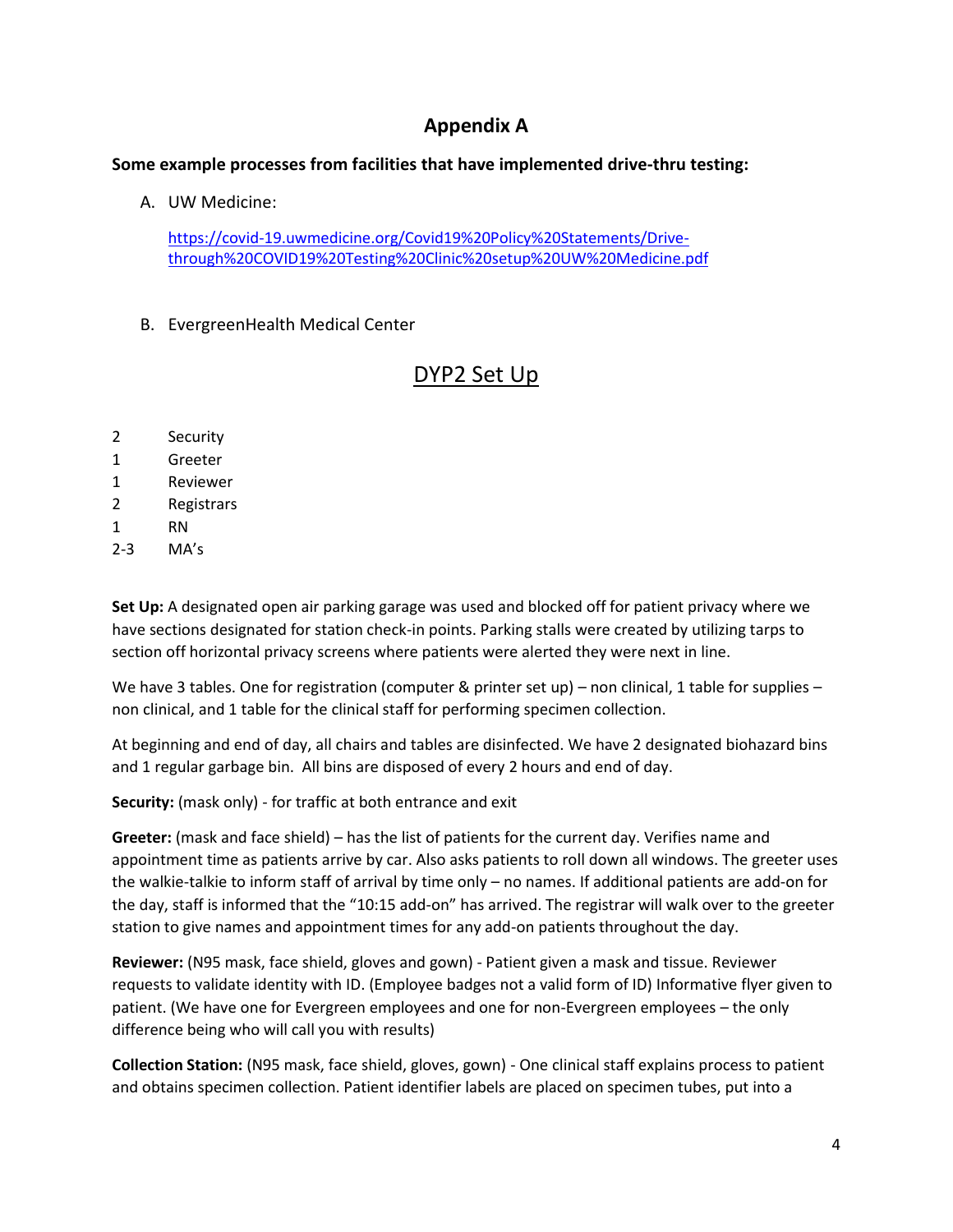biohazard bag and added to the cooler. The patient will then exit the collection station where security will direct them to the exit route. \*The cooler is sent to the lab by end of day.

### **Specimen Collection Process:**

- 1. When patient arrives have them verify birthdate and name.
- 2. Write sample collection time on label before putting label on specimen.
- 3. Give patient yellow mask and tissue.
- 4. Instruct patient to blow their nose before collections.
- 5. Place yellow mask below patient's nostrils but cover their mouth.
- 6. Perform nasopharyngeal collection, making sure to turn swab 3 turns and in nostril for 10-15 seconds. This serves as a countdown to patient before taking swab out.
- 7. After sample is collected, break swab off in viral media.
- 8. Place sample in clean lab bag with absorbent pad.
- 9. Samples should be placed on ice or coolant.

Approximately 15 privacy screens located around the collection station to maintain privacy for patients. Patient's vehicle and collection stations are completely closed by the privacy screens.

**Registrars:** (mask only) – Receives the appointment list from HealthLine before the day starts. Enters patient info into Downtime Mini-Reg conversation (for non-employees) or Employee Exposure conversation (for Evergreen employees). Once entered into the system, patient ADT labels are printed. Patient paperwork consisting of Department of Health form, HealthLine submission form, Evergreen lab requisition form (EH employees only) and patient labels are made for clinical staff. The registrar continues to add patients to the schedule as add-ons are forwarded via email from HealthLine. They are also responsible for letting the greeter know of any add-ons as well. A spreadsheet with all patient information has been created and is kept up to date.

\*IT has provided a "mobile" computer/printer/copier. Please contact IT and they will set up.

#### **Additional Learnings:**

- 1. Our process was predicated on having patient information before arrival so no paperwork had to be completed during the process. This made things faster and reduced risk of exposure to staff.
- 2. I would ensure you have printed information to give to patients informing them about selfquarantine, how long testing takes to complete, who will call them with results, and who the patient should call if they don't hear about results.
- 3. In addition to heaters, I would add portable lights and extension cords to your list as well as bottled water for staff.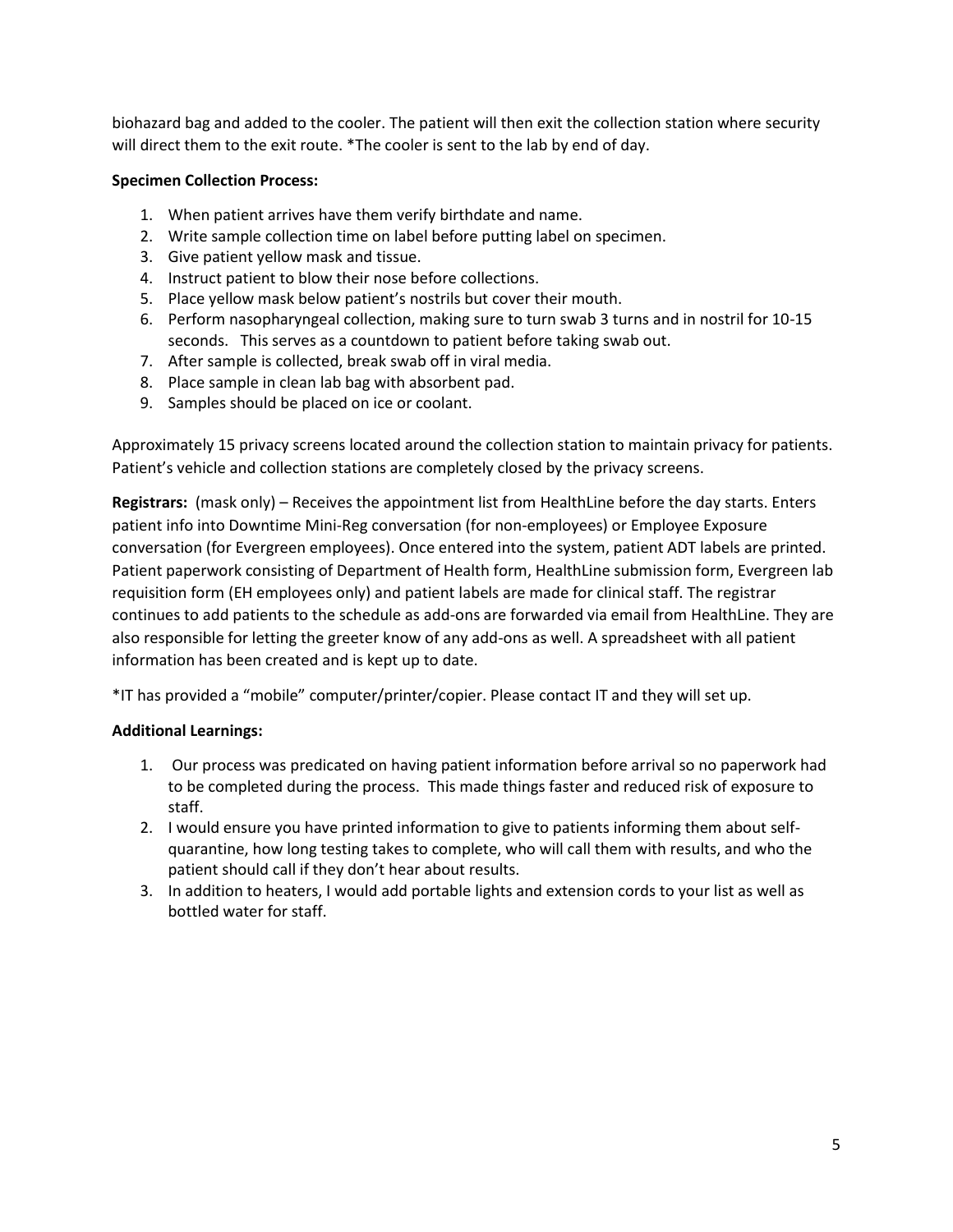# **Appendix B**

### **Preliminary Site Broad Supply List - Per Site**

#### **Logistics Support Recommendations - Local Responsibility Items**

#### **Item**

- $\Box$  Large Tent 19x35 (insulated) w/ Environmental Control Unit
- **Mifi/ Wireless Internet for 10 users**
- $\Box$  Surge Protectors
- $\Box$  Extension Cord 25ft
- $\Box$  Chalk
- $\Box$  Cable path Tape
- $\Box$  Fire Extinguishers (A/B/C)
- $\Box$  Pallet Jacks
- $\Box$  Trash Bags (weekly)
- $\Box$  Bio Bags (weekly)
- Copier/Scanners/Printers
- $\Box$  toner cartridges (weekly)
- $\Box$  Duct Tape
- $\Box$  Folding Chairs
- $\Box$  Folding Tables
- $\Box$  Cross-cut Shredders
- $\Box$  Trash cans
- $\Box$  EZ Up Tents
- White Board
- $\Box$  Duct Tape
- **D** Whistle
- $\Box$  caution tape
- $\Box$  Cones
- $\Box$  broom handle
- $\Box$  Safety Vest
- $\Box$  SIGN Forward Arrow
- $\Box$  SIGN Left Arrow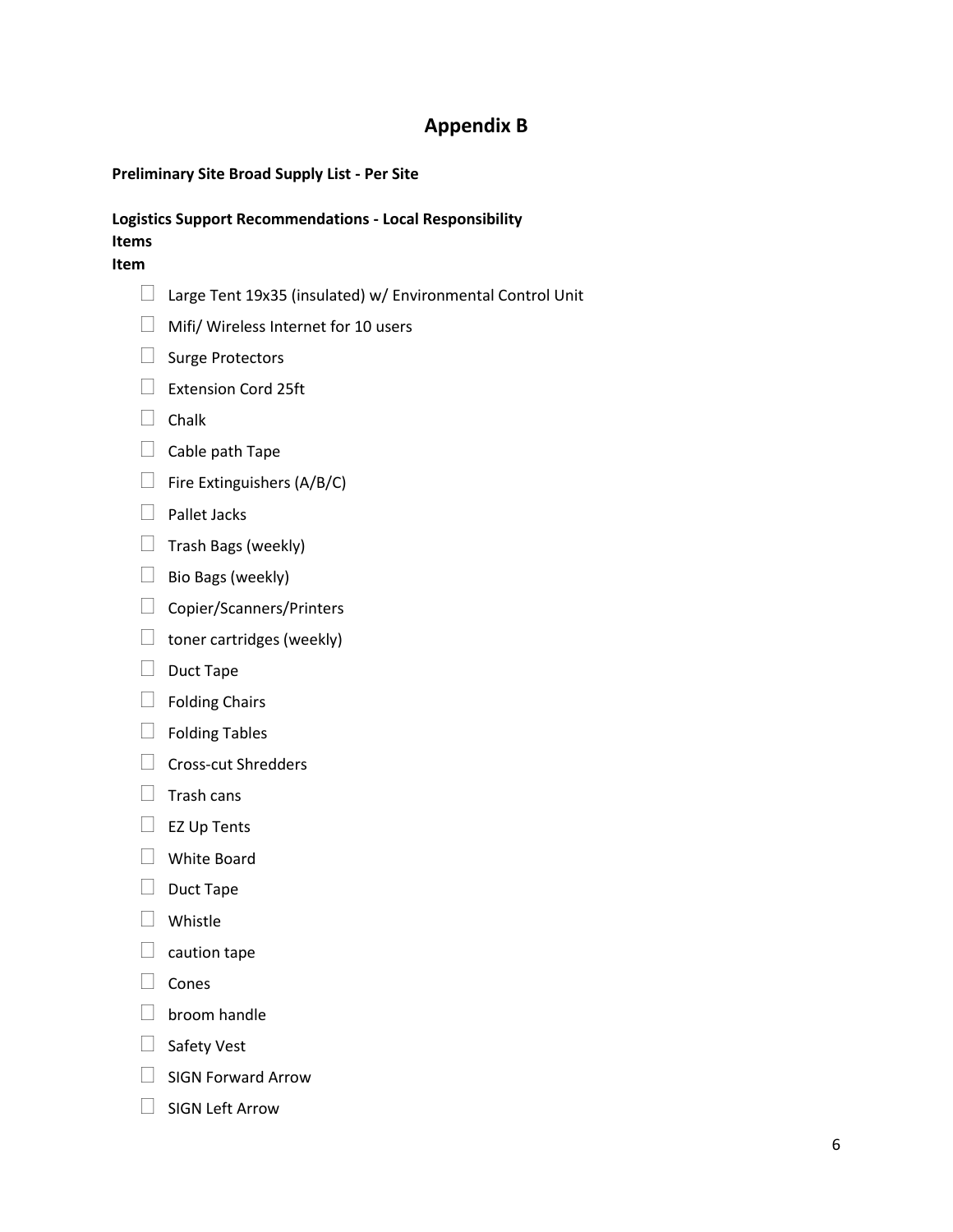- $\Box$  SIGN Right Arrow
- $\Box$  SIGN No Parking
- $\Box$  Paper (weekly)
- $\Box$  Pens (weekly)
- $\Box$  Staplers
- $\Box$  Folders (weekly)
- $\Box$  Filing Cabinet 3/4 drawers
- $\Box$  Refrigerators
- $\Box$  Laptop Computers + chargers
- Garbage Cans (55 Gal)
- $\Box$  Trash Bags (55 Gal)
- $\Box$  Sharpies (thin point, regular)
- $\Box$  Duct Tape Rolls

### **Contracted-based Services**

- $\Box$  Biological Waste Service
- $\Box$  Dumpster Service
- $\Box$  Porta John w/ Hand Wash Station 2 Reg 2 ADA 2 HWS (multiple)
- $\Box$  5 KT Forklift
- $\Box$  Potential Shredder Bins
- $\Box$  Retail Fuel Capability
- $\Box$  Fuel
- $\Box$  Refrigerated Trailer

## **Testing Supplies**

- $\Box$  Test Kits
- $\Box$  Non-contact infrared thermometer
- $\Box$  Gloves (Nitrile) \*for those with allergies
- $\Box$  Gloves (Latex) 6,700 per size
- $\Box$  Shoe Covers
- $\Box$  Scrub top (all sizes) 100 Small, 100 Large, 100 2XL
- $\Box$  Scrub pants (all sizes)
- $\Box$  Socks mid calf or higher